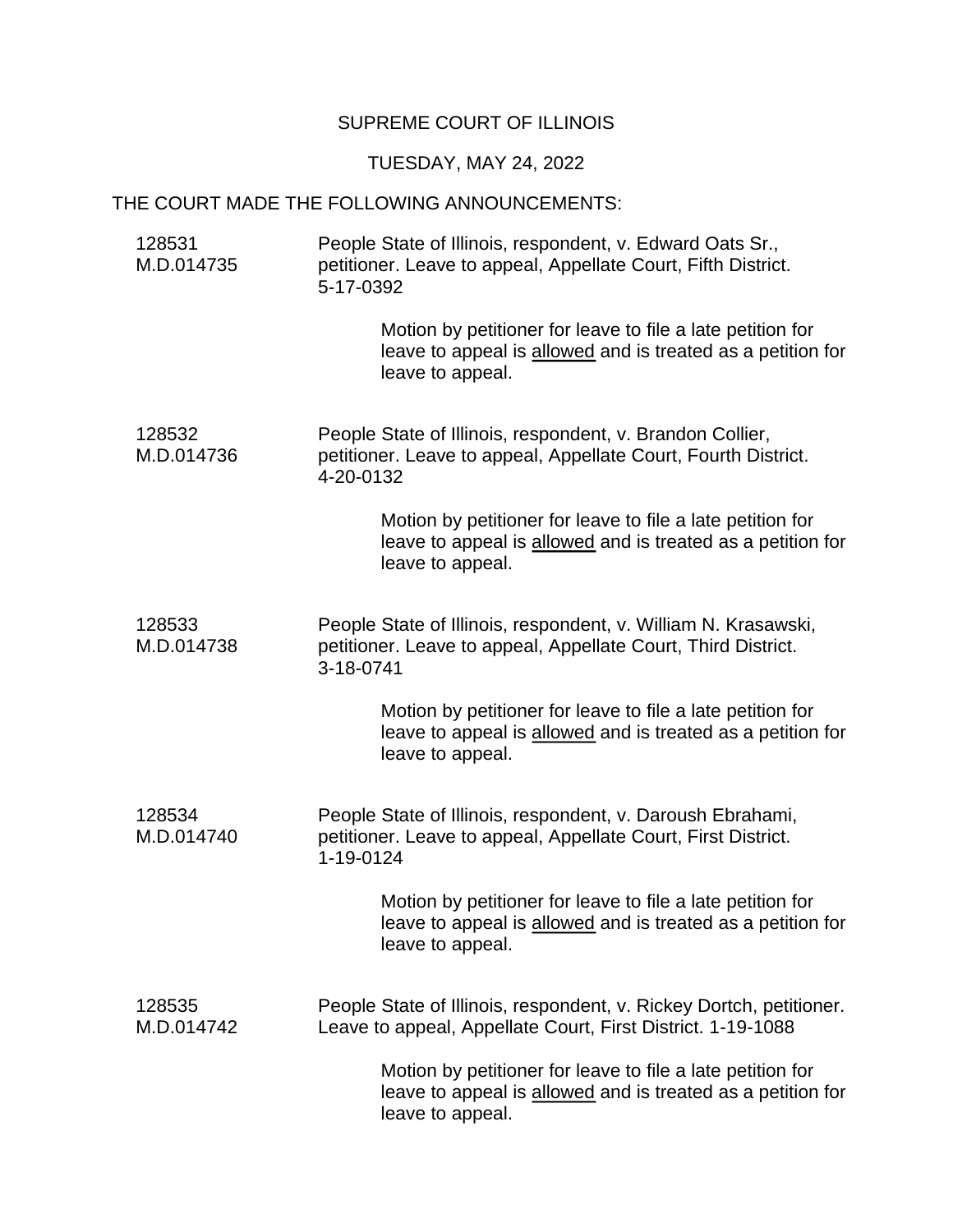| 128536<br>M.D.014751 | People State of Illinois, respondent, v. Kenneth S. Seplak,<br>petitioner. Leave to appeal, Appellate Court, Second District.<br>2-19-0910               |
|----------------------|----------------------------------------------------------------------------------------------------------------------------------------------------------|
|                      | Motion by petitioner for leave to file a late petition for<br>leave to appeal is allowed and is treated as a petition for<br>leave to appeal.            |
| 128537<br>M.D.014752 | People State of Illinois, respondent, v. Alfred Coppage,<br>petitioner. Leave to appeal, Appellate Court, First District.<br>1-19-1710                   |
|                      | Motion by petitioner for leave to file a late petition for<br>leave to appeal is allowed and is treated as a petition for<br>leave to appeal.            |
| M.D.014703           | Otis Johnson, movant, v. Hon. Mary L. Mikva, respondent.<br>Supervisory Order.                                                                           |
|                      | Motion by movant for reconsideration of this Court's<br>order entered March 29, 2022, denying the motion by<br>movant for a supervisory order is denied. |
| M.D.014728           | David Thurman, petitioner, v. David Gomez, etc., respondent.<br>Mandamus.                                                                                |
|                      | Motion by petitioner for leave to file a petition for an<br>original writ of mandamus is denied.                                                         |
| M.D.014732           | Jamel Beck, petitioner, v. People State of Illinois, respondent.<br>Habeas Corpus.                                                                       |
|                      | Motion by petitioner for leave to file a petition for writ of<br>habeas corpus is denied.                                                                |
| M.D.014733           | People State of Illinois, respondent, v. Toola Oding Taylor,<br>petitioner. Leave to appeal, Appellate Court, Third District.<br>3-18-0432               |
|                      | Motion by petitioner for leave to file a late petition for<br>leave to appeal is denied.                                                                 |
|                      | Carter, J. took no part.                                                                                                                                 |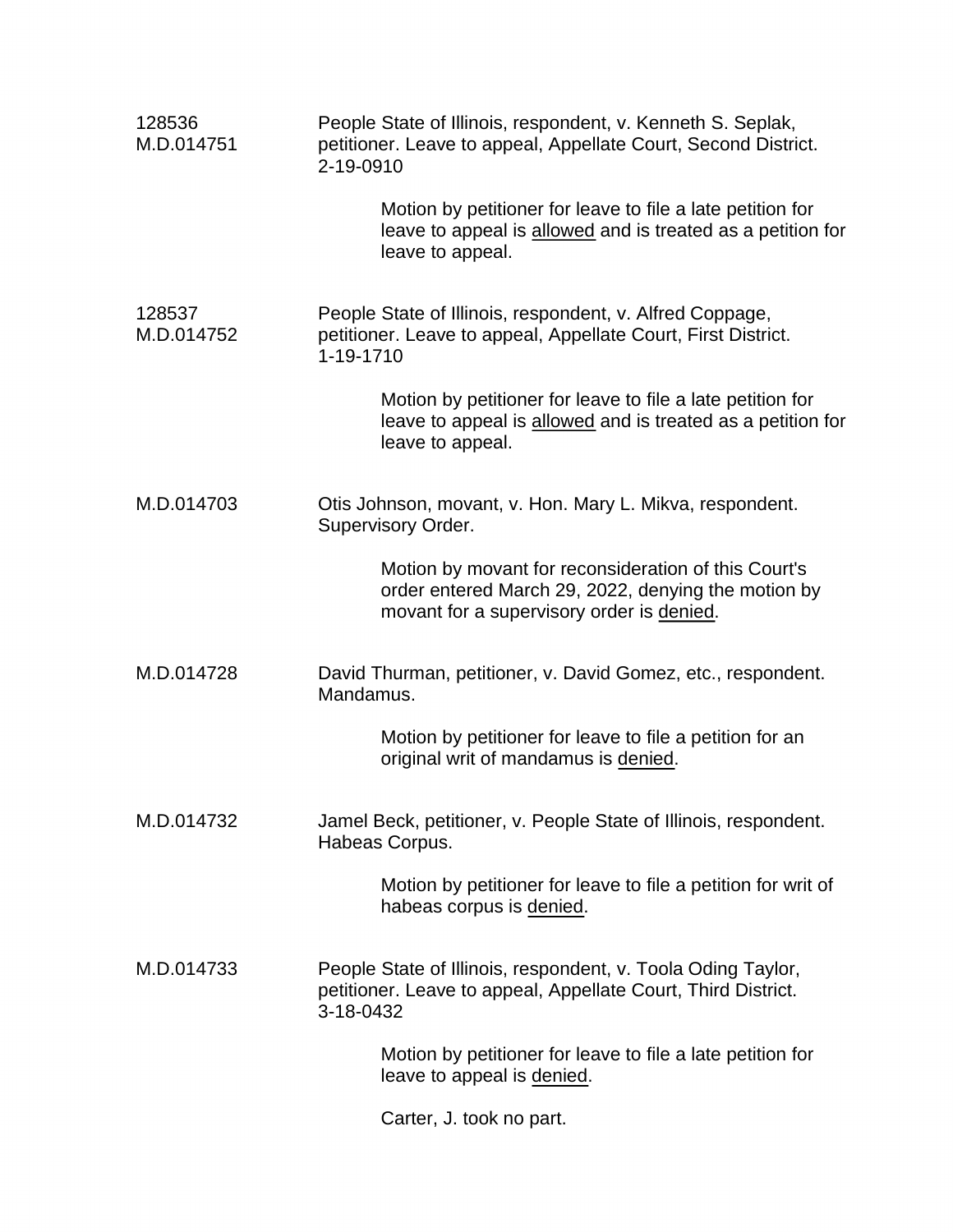| M.D.014734 | Montorio C. Hines, petitioner, v. Terry Grissom, etc.,<br>respondent. Habeas Corpus.                                                                                                                                                                                                                                                          |
|------------|-----------------------------------------------------------------------------------------------------------------------------------------------------------------------------------------------------------------------------------------------------------------------------------------------------------------------------------------------|
|            | Motion by petitioner for leave to file an emergency<br>petition for writ of habeas corpus is denied.                                                                                                                                                                                                                                          |
| M.D.014737 | Arthur M. Sanchez, petitioner, v. Tiffanie Clark, etc.,<br>respondent. Habeas Corpus.                                                                                                                                                                                                                                                         |
|            | Motion by petitioner for leave to file a petition for writ of<br>habeas corpus is denied.                                                                                                                                                                                                                                                     |
| M.D.014739 | Vennis McCall, movant, v. Hon. Erica L. Reddick, respondent.<br>Supervisory Order.                                                                                                                                                                                                                                                            |
|            | Motion by movant for a supervisory order is denied.                                                                                                                                                                                                                                                                                           |
| M.D.014741 | Trevell Taylor, movant, v. Hon. Vincent Gaughan, respondent.<br>Supervisory Order.                                                                                                                                                                                                                                                            |
|            | The Circuit Court of Cook County is directed to transmit<br>the notice of appeal filed on June 21, 2018, in People v.<br>Taylor, No. 16 CR 12862, to the Appellate Court, First<br>District. The appellate court is directed to treat the notice<br>of appeal as a properly perfected appeal from the final<br>judgment of the circuit court. |
| M.D.014743 | Leon Tanna, petitioner, v. Hon. Allen F. Murphy, etc.,<br>respondent. Mandamus.                                                                                                                                                                                                                                                               |
|            | Motion by petitioner for leave to file a petition for an<br>original writ of mandamus is denied.                                                                                                                                                                                                                                              |
| M.D.014744 | Firas M. Ayoubi, petitioner, v. Appellate Court, First District,<br>respondent. Mandamus.                                                                                                                                                                                                                                                     |
|            | Motion by petitioner for leave to file a petition for an<br>original writ of mandamus is denied.                                                                                                                                                                                                                                              |